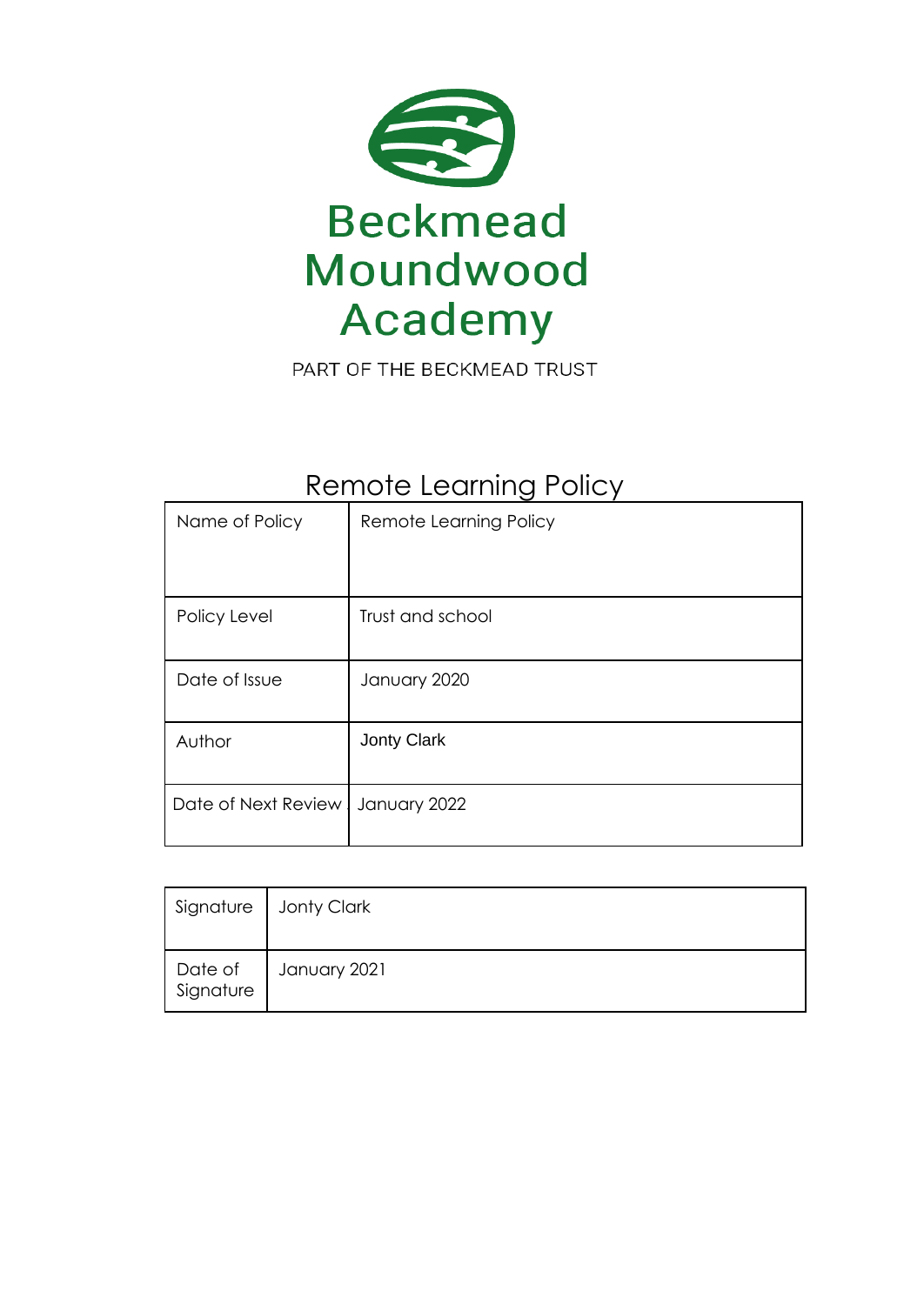

## **Contents**

1. Aims 2 2. Roles and responsibilities 2 3. Who to contact 6 4. Data protection 6 5. Safeguarding 6 6. Monitoring arrangements 7 7. Links with other policies 7

## **1. Aims**

This remote learning policy for staff aims to:

- Ensure consistency in the school's approach to remote learning
- Set out expectations for all members of the school community with regards to remote learning
- Provide appropriate guidelines for data protection

Beckmead Moundwood Academy believes that online learning can play a key part in continuing education and reducing the pressures of social isolation during the Covid-19 pandemic. This guidance recognises the need to balance the opportunities and safeguarding challenges in the digital environment when staff and children are going online much more than usual. The Beckmead Trust will promote the established culture of nurture, kindness and concern of our schools through all our virtual communication. Beckmead Moundwood Academy has invested in a number of chromebooks and internet dongles which are being distributed to the children who do not have online access. This project will enable all children to receive online education and to preserve the crucial relationships that are required to work successfully with children with complex social, emotional and communication needs. This project will serve as a pilot to consider the effectiveness and potential of working virtually for children with complex needs during difficult times when they cannot attend school.

#### **2. Roles and responsibilities 2.1 Teachers**

Teachers must be available between 8.00am and 3:00pm. If they're unable to work for any reason during this time, for example due to sickness or caring for a dependent, they should report this using the normal absence procedure. Ie ELAS.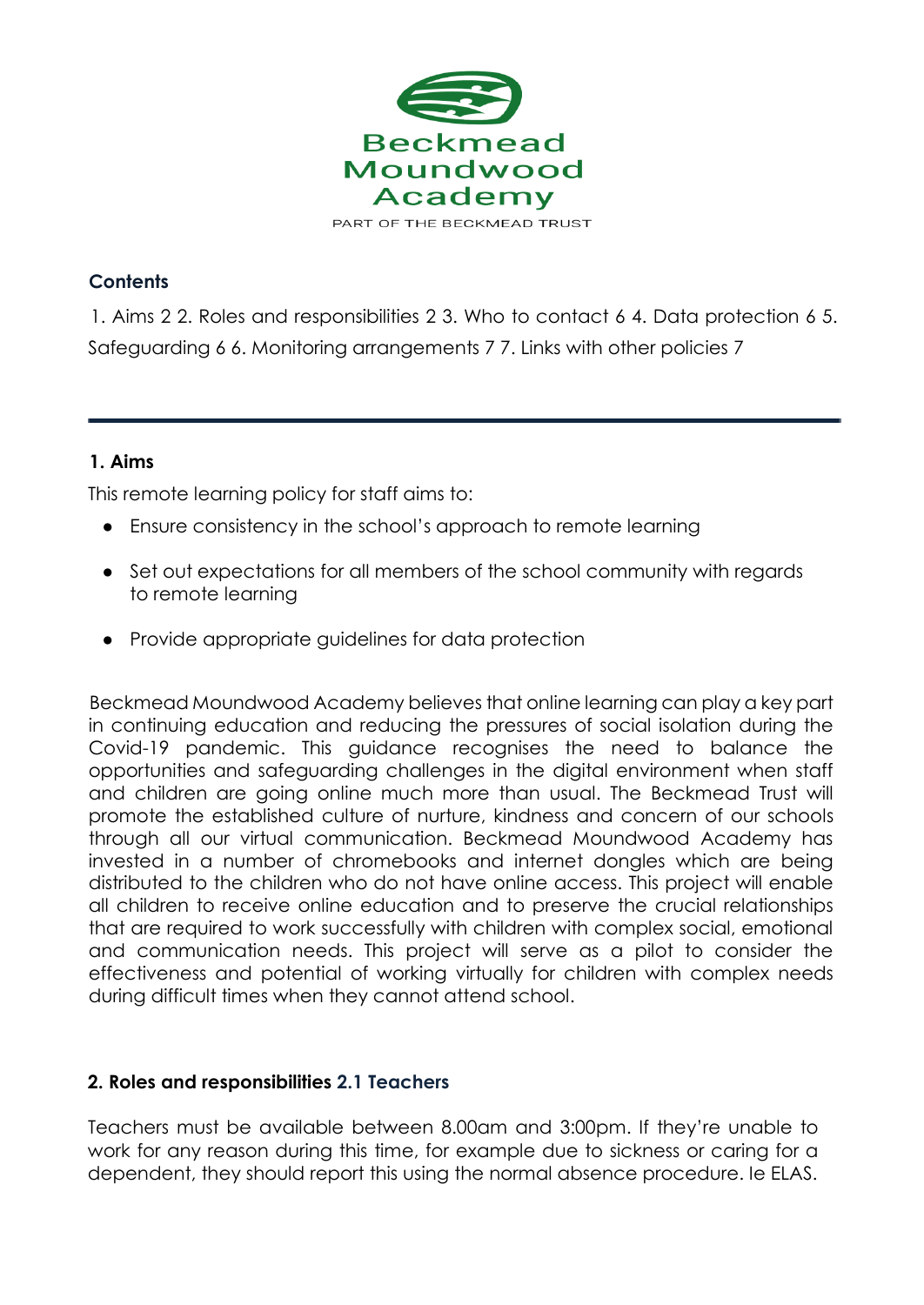

Teachers are responsible for:

Setting work –

- o Set daily lessons for the children in your nurture group or for secondary age, your subject.
- o For primary class groups, the expectation is that there are at least 3 activities for each child: one English, one Maths and one topic which will include all the other subject areas such as Science, PE, Art, Geography, History etc.
- o Set weekly times for learning about online safety through activities or video sessions using resources such as the Thinkuknow Online Safety At Home activity packs to ensure that children are aware of this aspect of their learning.
- o All work will be differentiated for each particular pupil's ability and level of need.
- o For secondary class groups, the subject leaders will set at least one activity for each class they were due to teach that day. This can include links to other online platforms such as GCSEPod.
- o Sharing with SLT a weekly overview or schedule of the work they are setting for the classes they teach, this may include using systems such as the calendar in gsuite to log all learning activities.
- o The platform to be used is google classroom via gsuite login which has been distributed to all teaching staff and pupils.
- o Lessons will be activities or pre-recorded lessons by the regular teachers. Live sessions on google meet will be set up for specific skills teaching where a pre-recorded session will not be effective for specific children whose level of need is not compatible with such learning methods. Live sessions may be set for small groups of children or where required for children on 1:1, with the safeguarding considerations outlined in theschool's guidance on online teaching and learning, found in teachershare, curriculum curriculum global.
- o The work needs to be set by 8.30 on the morning of each day. Each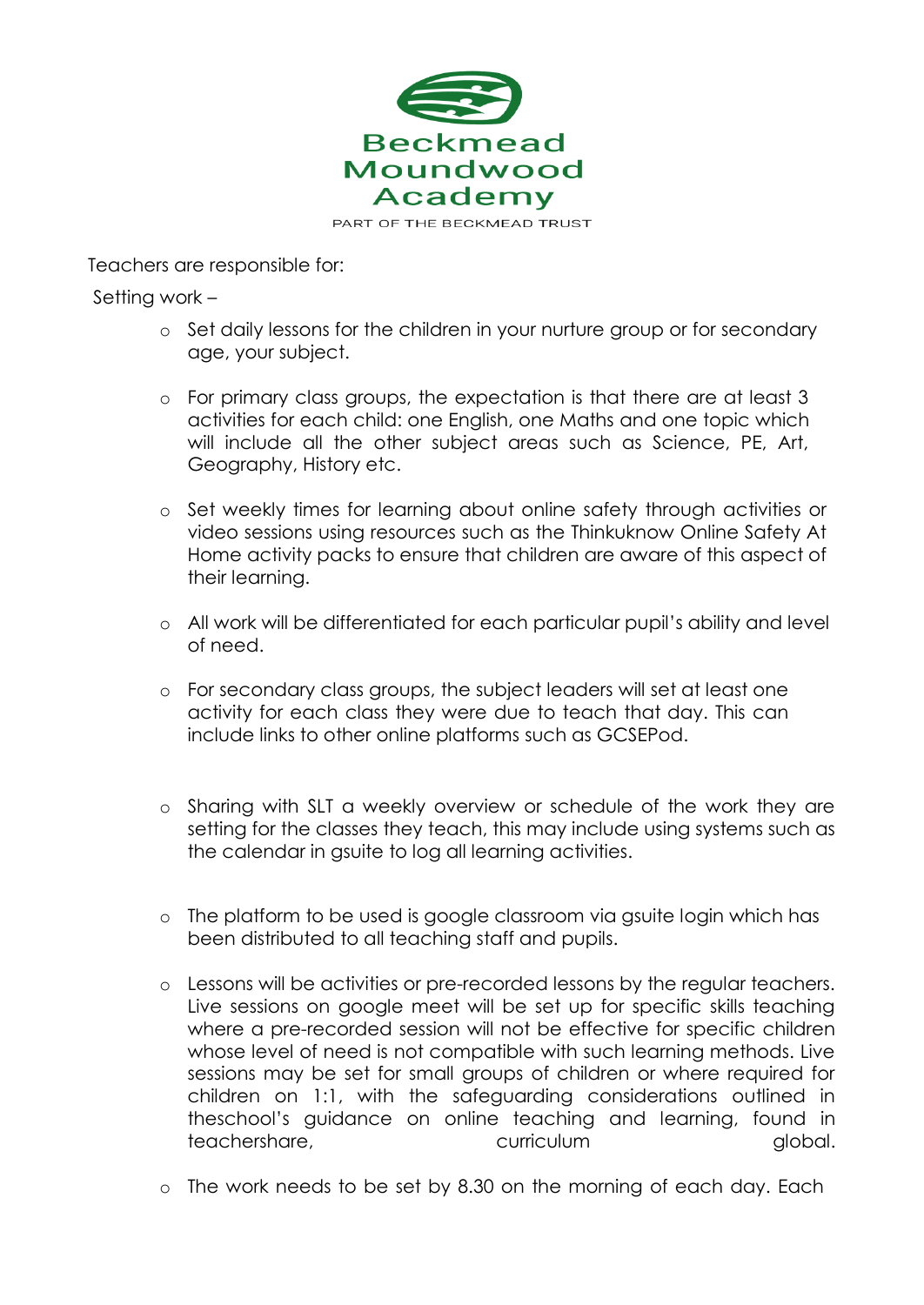

class teacher is responsible for making sure that their team of teaching assistants have contributed activities (where appropriate) for specific agreed areas of learning by emailing the activity to the teacher. The teacher will check the material and upload it for the relevant pupils alongside the other key lessons they have prepared.

- o Teachers will talk to all pupils directly or through their agreed Teaching assistants to explain the work to the child or parent as relevant, on a daily basis or less if agreed with the parent.
- o Teachers will attend weekly teachers meetings on line using platforms such as Microsoft teams, or google meet and zoom.
- o Teachers will talk regularly to their colleagues to share resources and to ensure that there is consistency of work being set across the school.
- o Teachers will work with the senior leadership team to identify which pupils do not have access to technology to be able to work online and will prepare differentiated workpacks to be sent to these pupils.
- o Teachers will work with senior leaders to identify which children require chrome books to be loaned to them to be able to access learning online.
- Providing feedback on work:
	- o Teachers will comment on pupils work through google classroom, once the pupils have uploaded their work.
	- o Teachers will comment on pupils work when they make phonecalls and video chats to students.
	- o Teachers will keep a log of work completed by each student.
	- o Keeping in touch with pupils and parents:
	- o Before the arrival of chromebooks, each Head of School will agree with each teacher on the frequency of phonecalls for each child depending on level of need and parental and family requirements. This should be at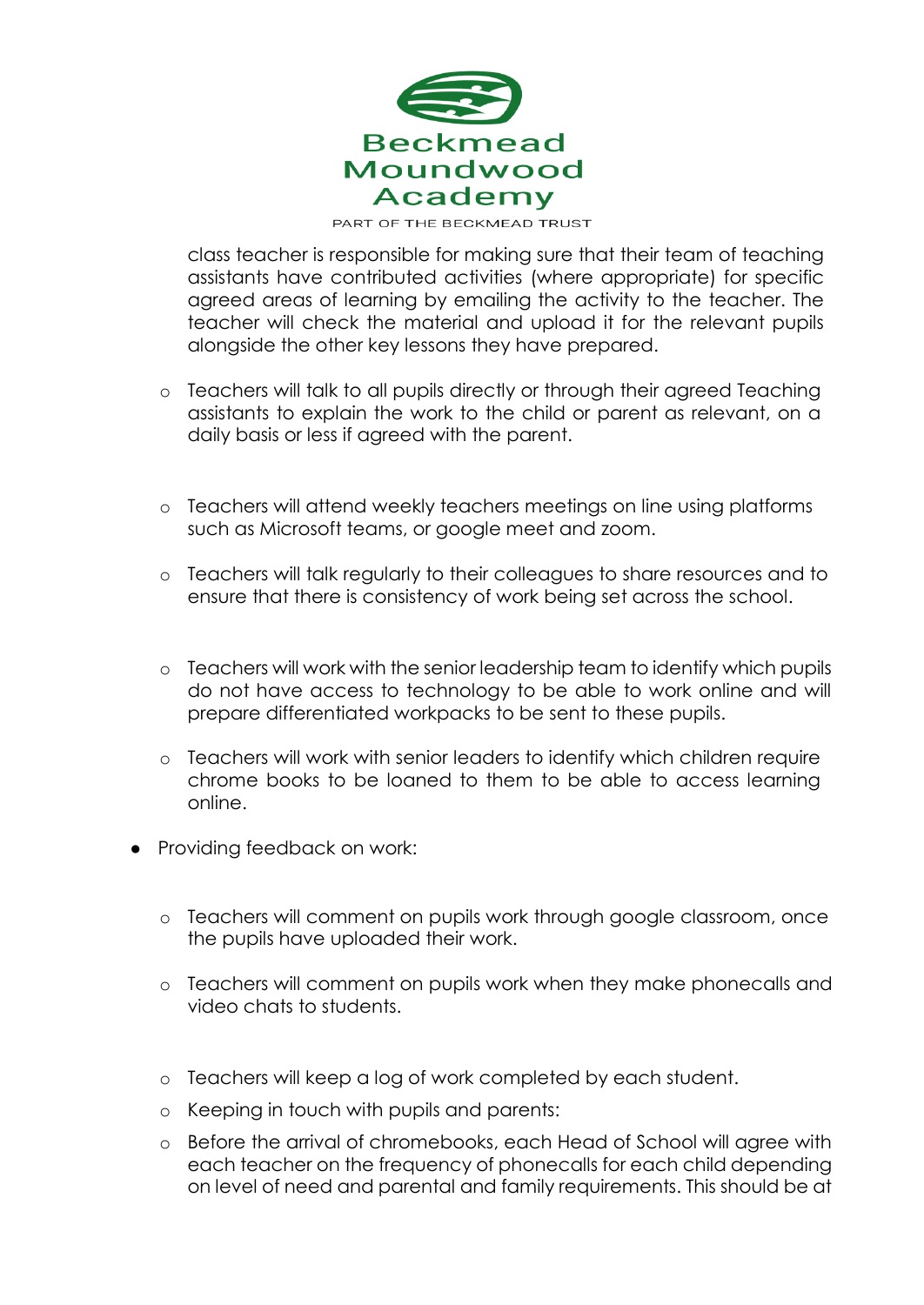

least weekly and can also be via email.

- o Form tutors to coordinate class teams (teaching assistant) to contact students and parents, all calls should be logged weekly
- o All correspondence with parents need to be done individually (No group emails or messages) to protect the data and contacts of the parents/carers and to be GDPR compliant.
- o After the distribution of chrome books, all pupils will receive a daily videochat via Google meet for a nurture time session of between 15 and 30 minutes from a member of their staff team. This will support the pupil's welfare and may also support the daily learning tasks.
- o All calls by staff need to be welfare checks as well as communication. It is important to be monitoring the welfare and mental health of our pupils in these difficult times. During video and voice calls, staff will check that children are well and report any concerns to the Head of School.
- o Calls and emails should take place during school hours.
- o A brief record of the calls should be made using the appropriate system for each site this may include the SIMs communication log or a shared secure folder online.
- o Any concerns should be reported to Heads of School and for safeguarding concerns via My Concern.
- o Refusal to complete work should be dealt with under the school's behaviour policy as much as possible. The key person for that child will talk to the child and encourage them to engage, will talk to the parents and advise on ways of encouraging engagement.
- Teachers will follow the staff behaviour code for online learning in teacher share, global curriculum, The Beckmead Trust online teaching and learning guidance.
- Teachers will complete online training as designated by the Head of School.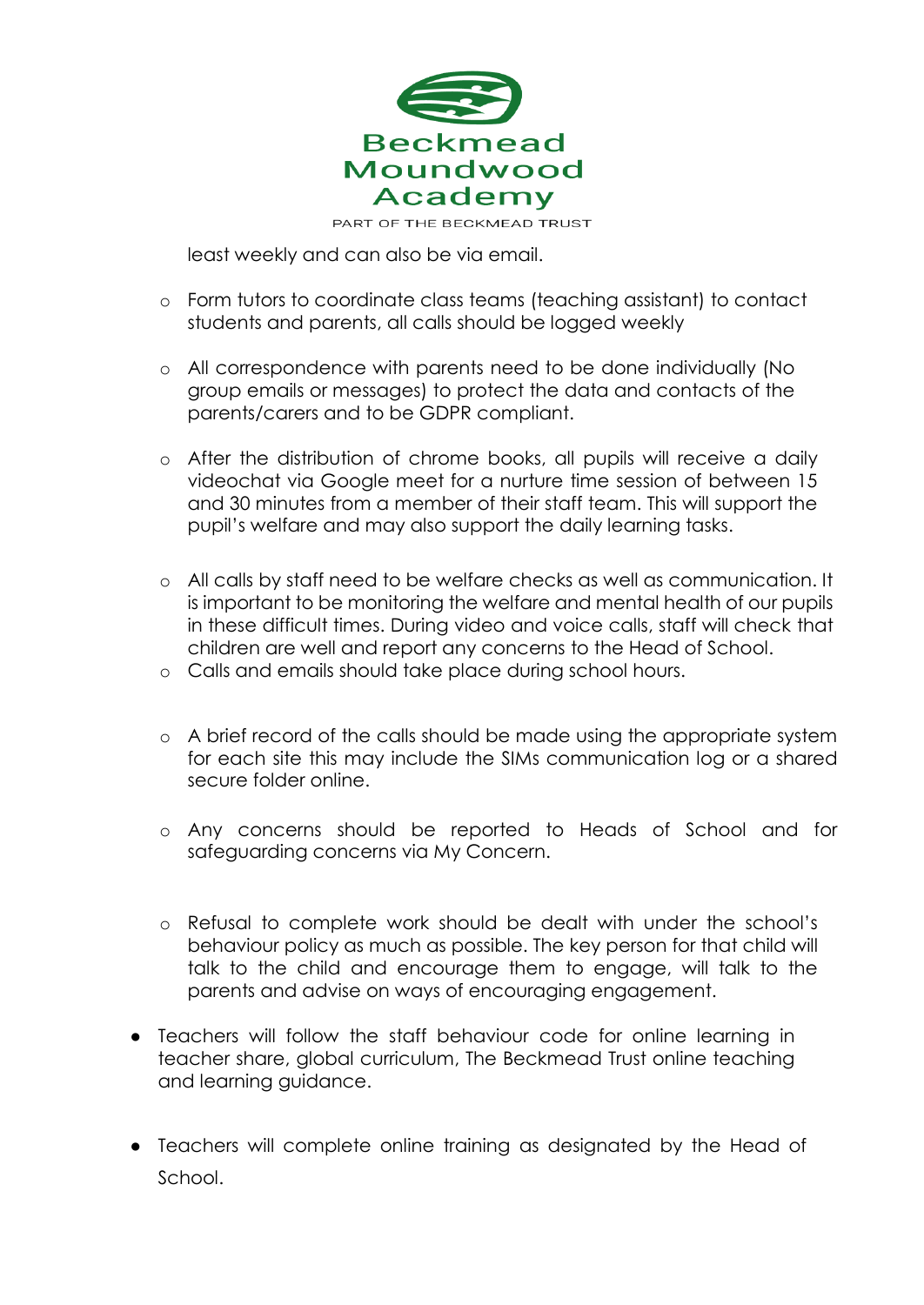

- Teachers will report any data breaches to the GDPR manager, Dee Fullerton.
- Teachers will assist parents and children with accessing the online learning and will request help from the IT supporting senior manager Jayesh Parmar.

## **2.2 Teaching assistants**

Teaching assistants must be available between 8.00am and 3.00 pm. If they're unable to work for any reason during this time, for example due to sickness or caring for a dependent, they should report this using the normal absence procedure. Ie ELAS.

Teaching assistants are responsible for:

- Supporting pupils with learning remotely :
	- o Preparing work for key pupils agreed with class teacher or subject leader and sending to the teacher at the agreed time.
	- o Making video or phone calls to agreed key children on a regular basis.
	- o All calls by staff need to be welfare checks as well as communication. It is important to be monitoring the welfare and mental health of our pupils in these difficult times. During video and voice calls, staff will check that children are well and report any concerns to the Head of School.
	- o Following online training designated by their Head of School
- Teaching assistants will follow the staff behaviour code for online learning in teacher share, global curriculum, The Beckmead Trust online teaching and learning guidance.

#### **2.3 Subject leads**

Alongside their teaching responsibilities, as outlined above, subject leads are responsible for:

● Considering whether any aspects of the subject curriculum need to change to accommodate remote learning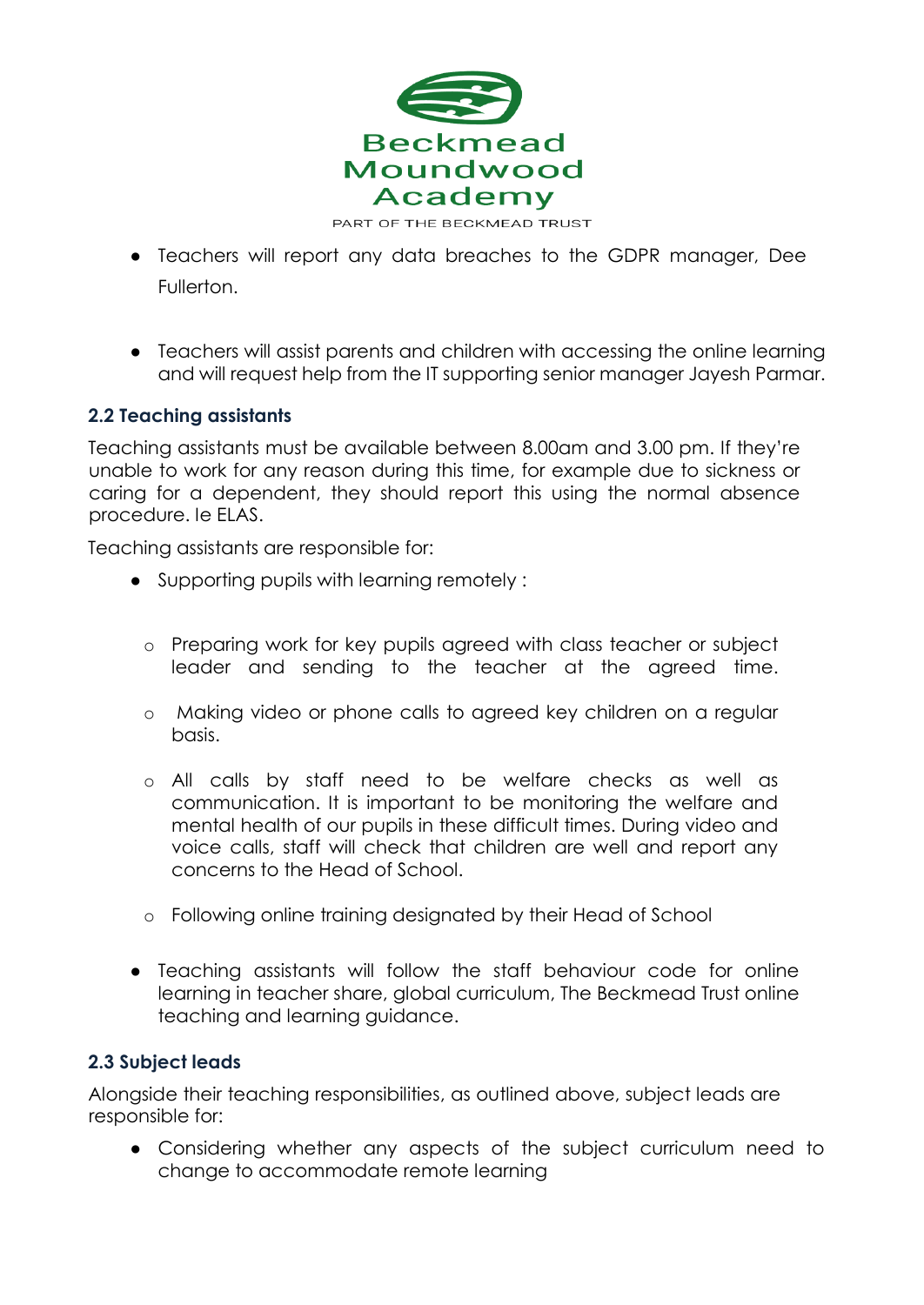

● Working with teachers teaching their subject to make sure work

- set is appropriate and consistent ● Working with other subject leads and senior leaders to make sure work set across subjects is appropriate and consistent, and deadlines are being set an appropriate distance away from each other
- Monitoring the work set by teachers in their subject
- Alerting teachers to resources they can use to teach their subject
- Ensuring all work set adheres to guidelines set by the respective AO, for example not setting active NEA's online or other work which requires a specific level of supervision.

#### **2.4 Senior leaders**

- Alongside any teaching responsibilities, senior leaders are responsible for:
- Coordinating the remote learning approach across the school
- Monitoring the effectiveness of remote learning
	- o Through regular senior leadership planning meetings
	- o Regular teachers meeting explaining the requirements for online learning, feedback to pupils and welfare calls, video chats.
	- o Talking to a selection of staff, parents and pupils on a regular basis and monitoring the collection of relevant consent from parents for online learning.
	- o Checking that digital records are up to date and being used accurately for example, the weekly overview in the Gsuite calendar and the weekly phone log.
	- Monitoring the security of remote learning systems, including data protection and safeguarding considerations, by following the safeguarding advice in the appendices to this document.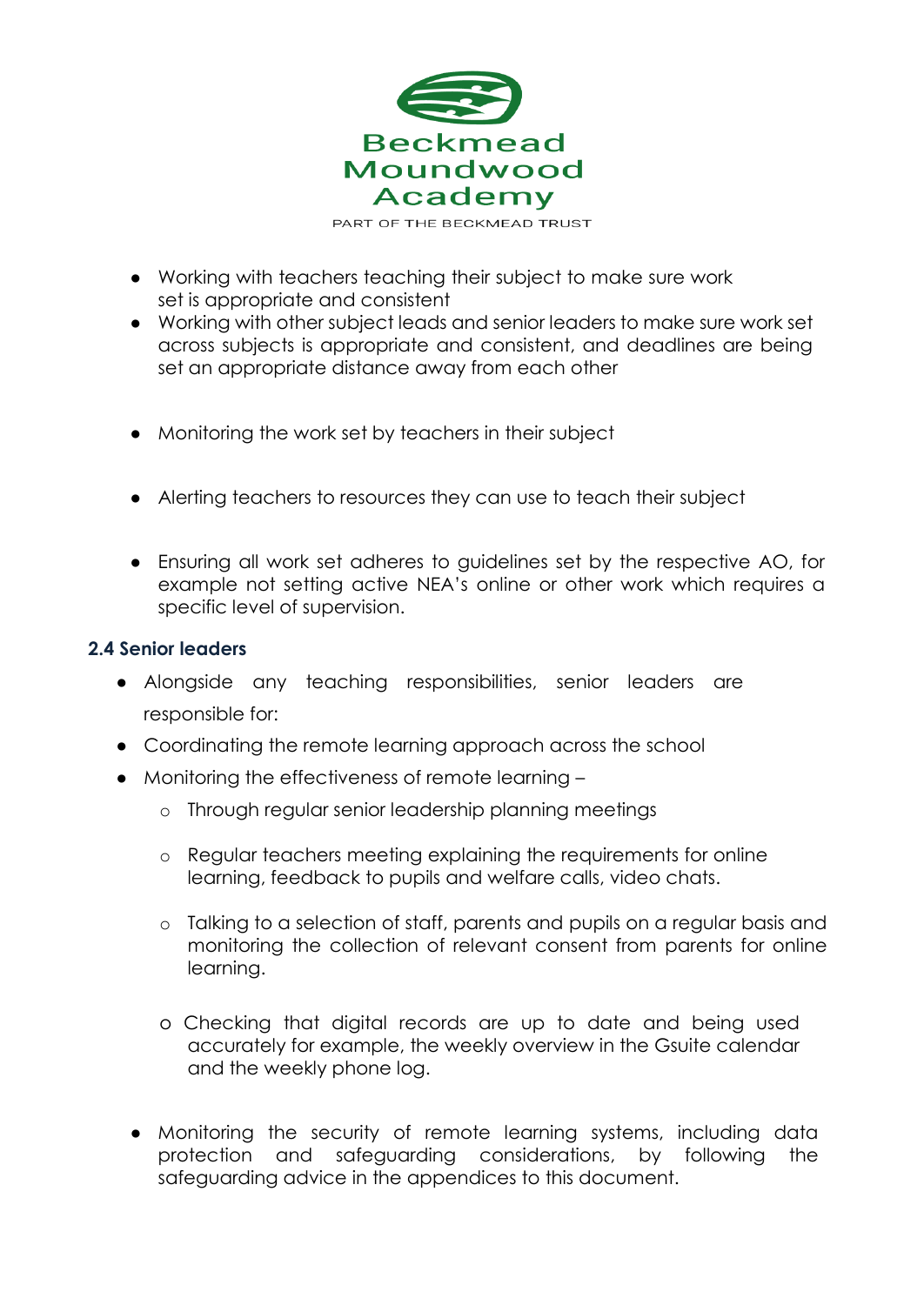

● Setting regular, relevant online training for all staff on their site and ensuring that this is completed.

# **2.5 Designated safeguarding lead**

The DSL for each site will follow the guidance in the document in teacher share, curriculum global, Beckmead Moundwood Online teaching and learning guidance.

# **COVID 19 SCHOOL CLOSURE ARRANGEMENTS FOR SAFEGUARDING AND CHILD PROTECTION AT BECKMEAD TRUST**

# **2.6 Pupils and parents/carers**

Staff can expect pupils to:

- Be contactable during the required times although consider they may not always be in front of a device the entire time
- Complete work to the deadline set by teachers
- Seek help if they need it, from teachers or teaching assistants
- Alert teachers if they're not able to complete work
- Follow the Pupils code of conduct and home school agreement found in teachershare, curriculum global, Online teaching and learning guidance.

Staff can expect parents to:

- Make the school aware if their child is sick or otherwise can't complete work
- Seek help from the school if they need it if you know of any resources staff should point parents towards if they're struggling, include those here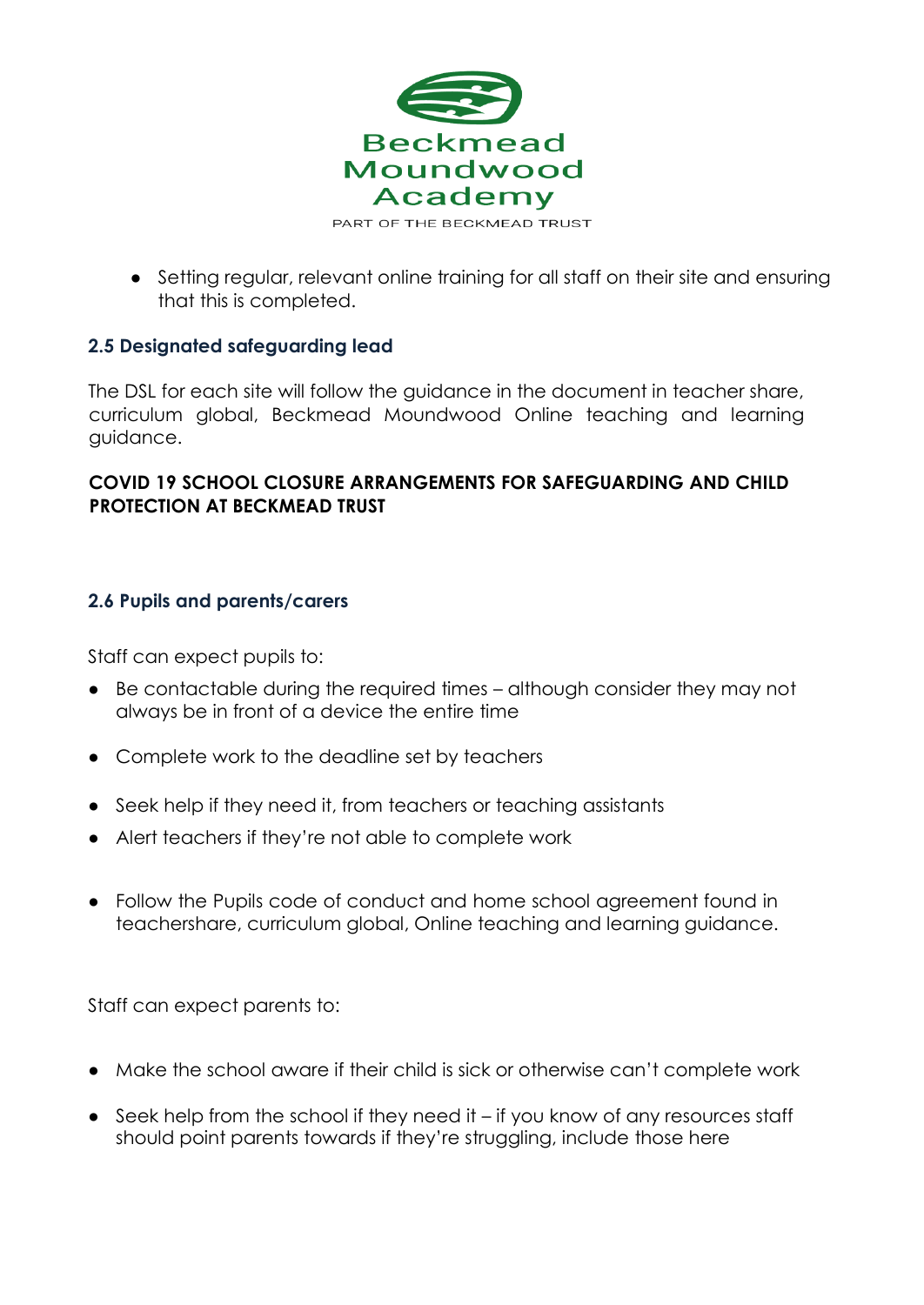

● Be respectful when making any complaints or concerns known to staff

## **2.7 Executive Head Teacher and Governing board**

The governing board is responsible for:

- Monitoring the school's approach to providing remote learning to ensure education remains as high quality as possible
- Ensuring that staff are certain that systems are appropriately secure, for both data protection and safeguarding reasons

#### **3. Who to contact**

If staff have any questions or concerns, they should contact the following individuals by phone or by email:

- Issues in setting work talk to the relevant Head of School or subject lead ●Issues with behaviour – talk to the relevant head of school
- Issues with IT talk to Jayesh Parmar
- Issues with their own workload or wellbeing talk to their line manager
- Concerns about data protection talk to the data protection officer, Dee Fullerton
- Concerns about safeguarding talk to the DSL for your site.

#### **4. Data protection**

#### **4.1 Accessing personal data**

When accessing personal data, all staff members will:

- Use lgflmail, sims and gsuite
- Use school phones or laptops wherever possible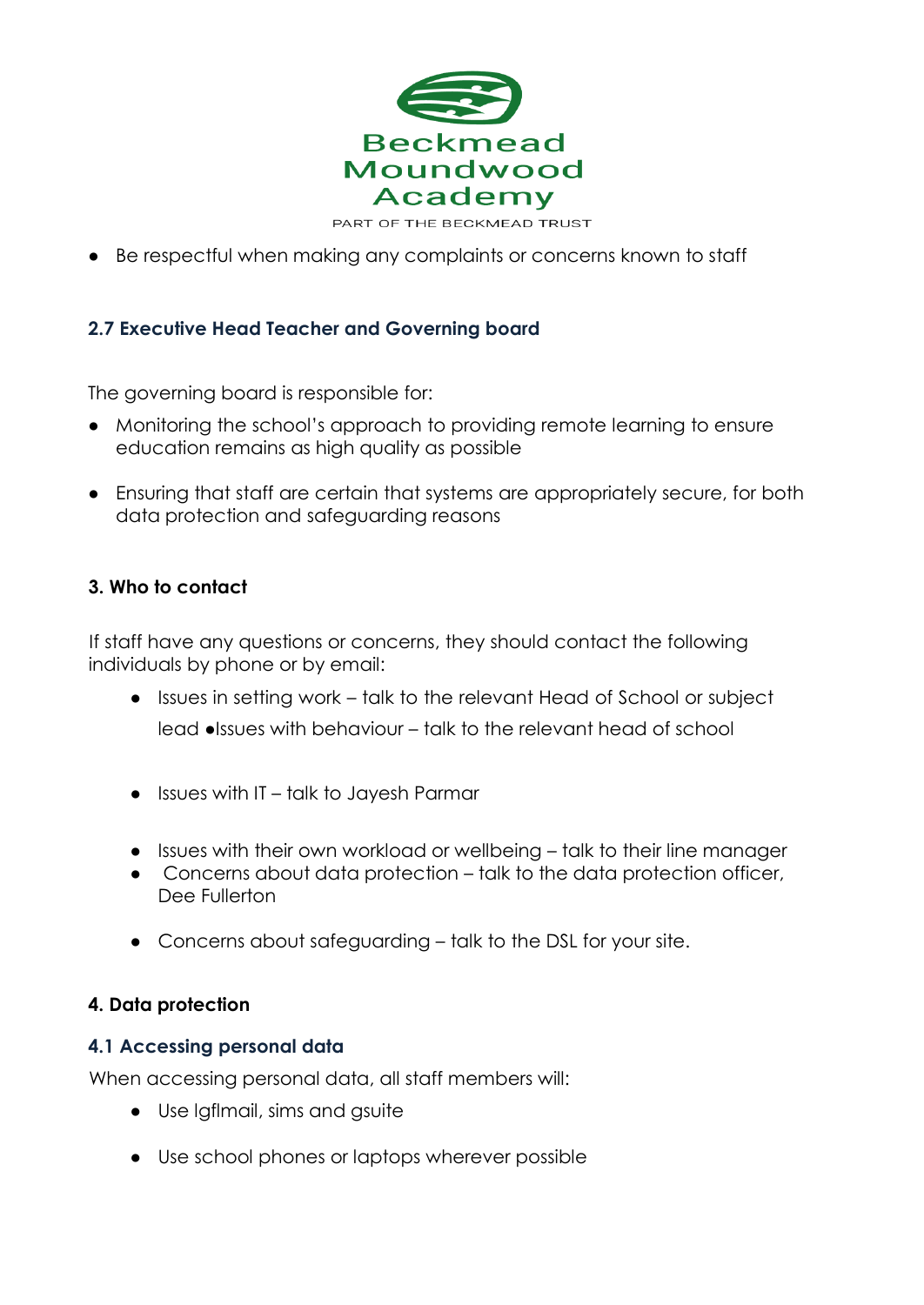

#### **4.2 Sharing personal data**

Staff members may need to collect and/or share personal data as part of the remote learning system. Such collection of personal data applies to our functions as a school and doesn't require explicit permissions.

While this may be necessary, staff are reminded to collect and/or share as little personal data as possible online.

#### **4.3 Keeping devices secure**

All staff members will take appropriate steps to ensure their devices remain secure. This includes, but is not limited to:

- Keeping the device password-protected strong passwords are at least 8 characters, with a combination of upper and lower-case letters, numbers and special characters (e.g. asterisk or currency symbol)
- Ensuring the hard drive is encrypted this means if the device is lost or stolen, no one can access the files stored on the hard drive by attaching it to a new device
- Store information in the schools secure cloud areas wherever possible in the Remote Desktop, GSUITE Google areas and but not limited to other applications hosted by school such as in Arbor, MyConcern & GCSEPod
- Making sure the device locks if left inactive for a period of time
- Not sharing the device among family or friends
- Installing antivirus and anti-spyware software that is kept up to date
- Keeping operating systems up to date always install the latest updates

#### **5. Safeguarding**

Arrangements for safeguarding are found in the document in teacher share, curriculum global, Beckmead Moundwood Academy Online teaching and learning guidance.